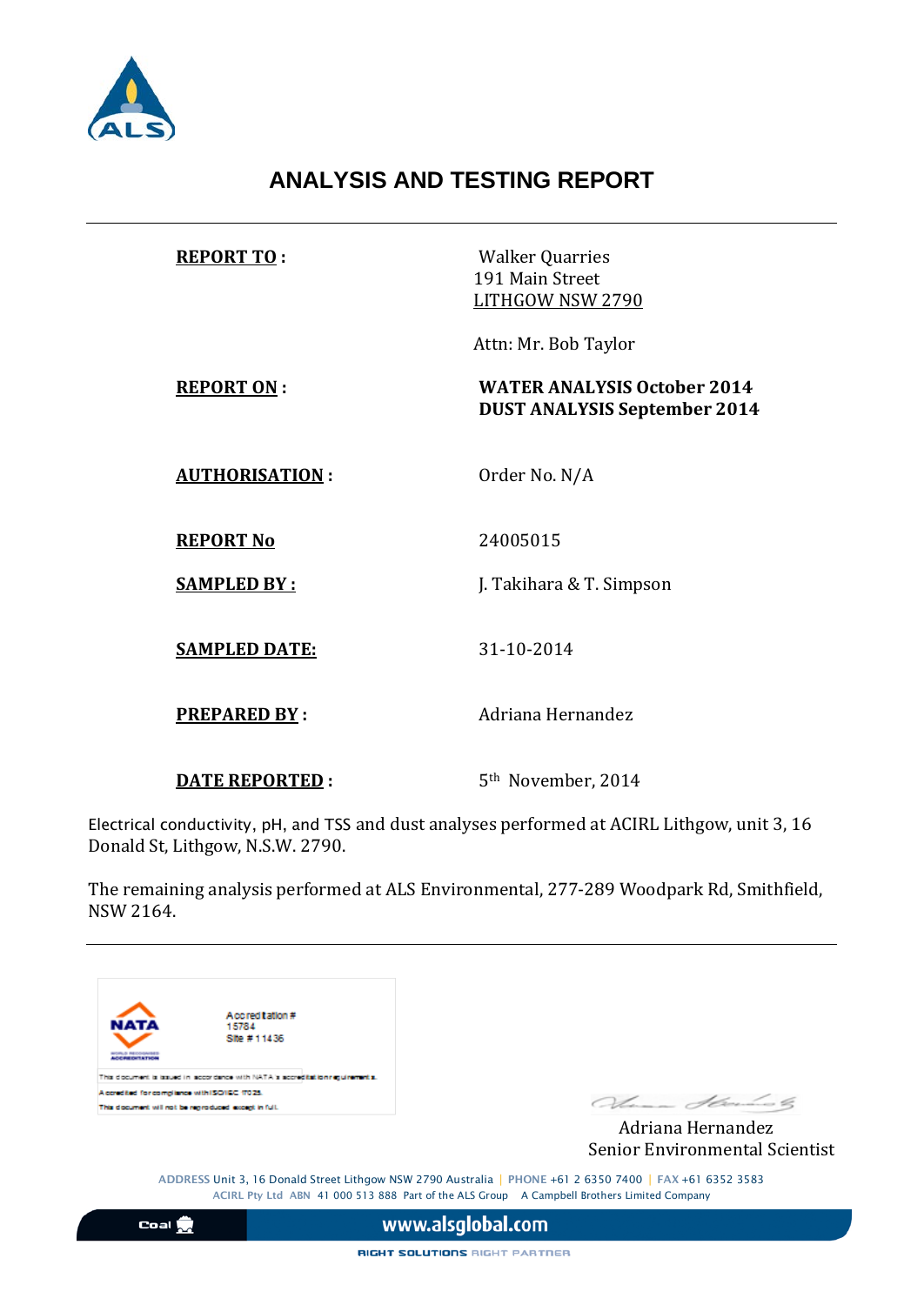

# **DUST ANALYSIS AND TESTING REPORT**

Walker Quarries Oct-14

#### DUST DEPOSITION RESULTS (g/m^2/month)

| GAUGE NO. | <b>INSOLUBLE SOLIDS</b> | <i>*COMBUSTIBLE MATTER</i> | **ASH |  |
|-----------|-------------------------|----------------------------|-------|--|
| 62        | 0.6                     | 0.4                        | 0.2   |  |
| 64        | 1.4                     | 0.5                        | 0.9   |  |

| No. of days exposed:                    | 28         |  |  |
|-----------------------------------------|------------|--|--|
| Date Replaced:                          | 3/10/2014  |  |  |
| Date Collected:                         | 31/10/2014 |  |  |
| * Result Calculated                     |            |  |  |
| ** Incombustible Matter                 |            |  |  |
| Analysed in accordance with AS3580.10.1 |            |  |  |

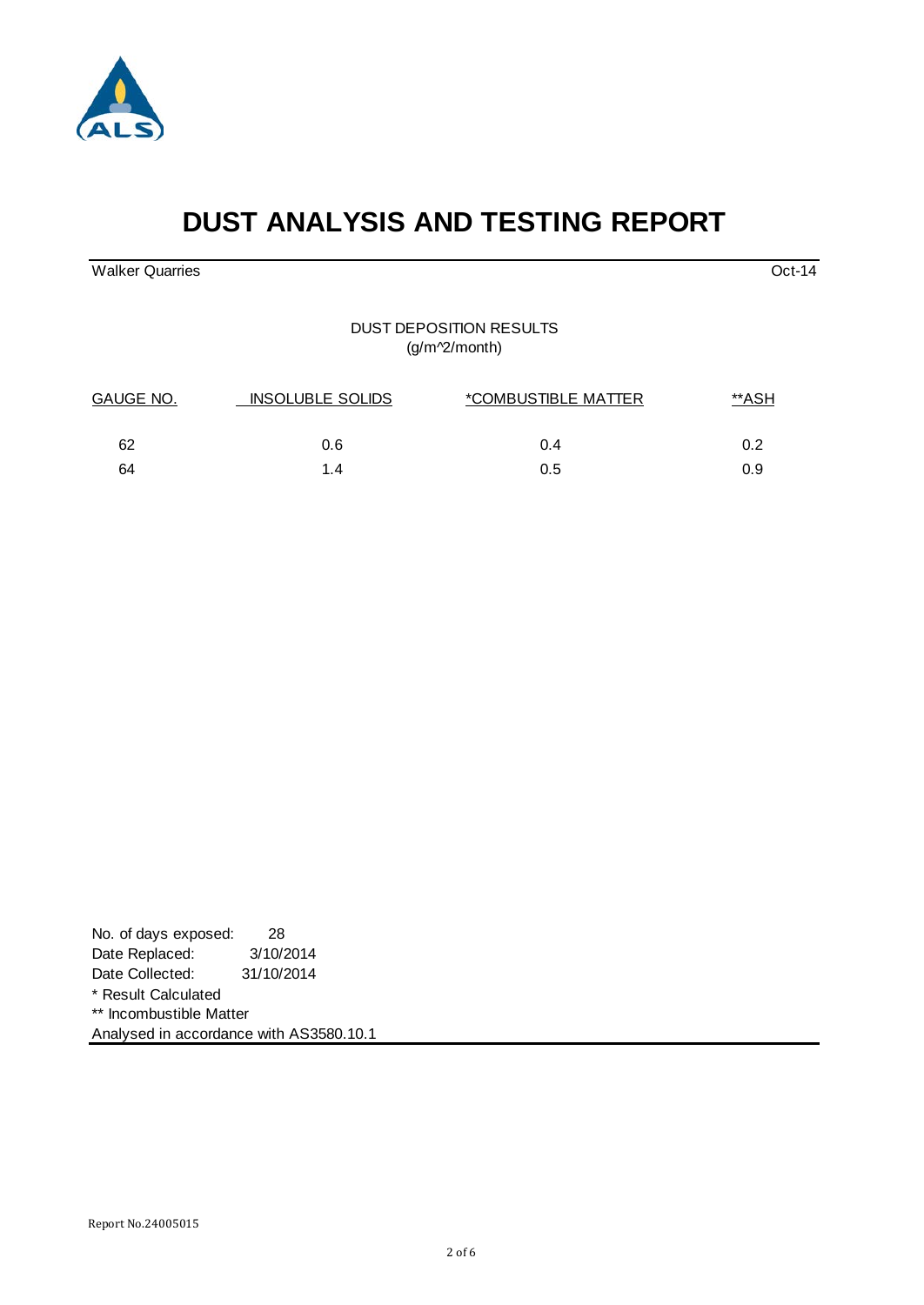

## **DUST ANALYSIS AND TESTING REPORT**

Walker Quarries **Oct-14** 

#### **DEPOSIT GAUGE DETAILS**

| <b>GAUGE</b> | <b>OTHER RELEVANT DATA</b>                                                   |
|--------------|------------------------------------------------------------------------------|
| 62           | Clear, bugs, small # fine brown/grey & small # coarse   <br>brown/black dust |
| 64           | Clear, bugs, small # fine brown/grey & small # coarse<br>H<br>brown dust     |

No. of days exposed: 28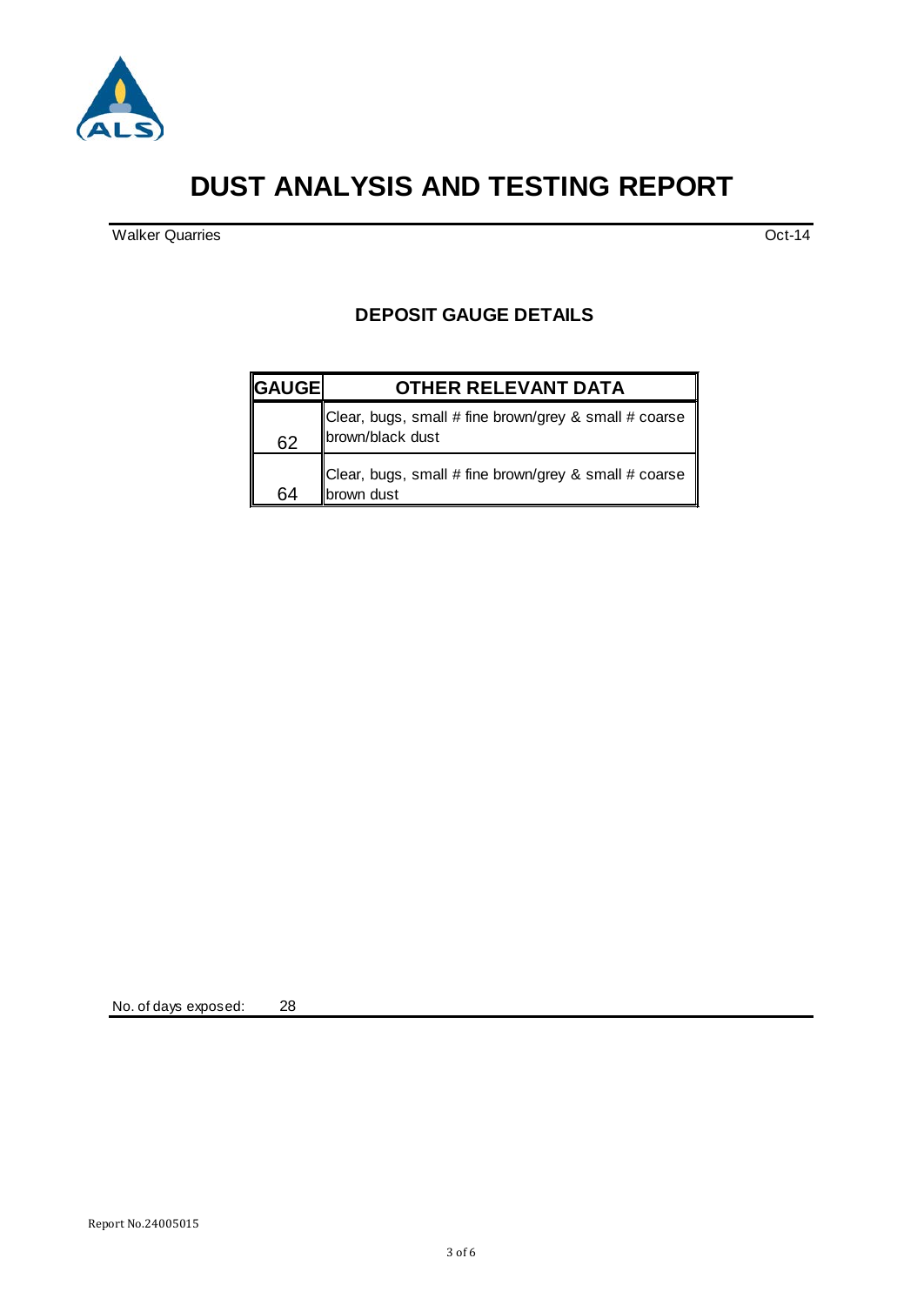

### **METHODS OF DUST ANALYSIS**

|                                       |           | <b>ACIRL Lithgow</b>       |
|---------------------------------------|-----------|----------------------------|
| TFST                                  | METHOD    | NATA Accreditation # 11436 |
|                                       |           |                            |
| l Dust                                |           |                            |
| (Deposited matter gravimetric method) | 3580.10.1 |                            |
|                                       |           |                            |

In accordance with "Methods for sampling and analysis of ambient air.

Method 10.1 Determination of particulate matter-Deposited matter-Gravimetric method" Standards Australia, 2003

ACIRL Report No: 24005015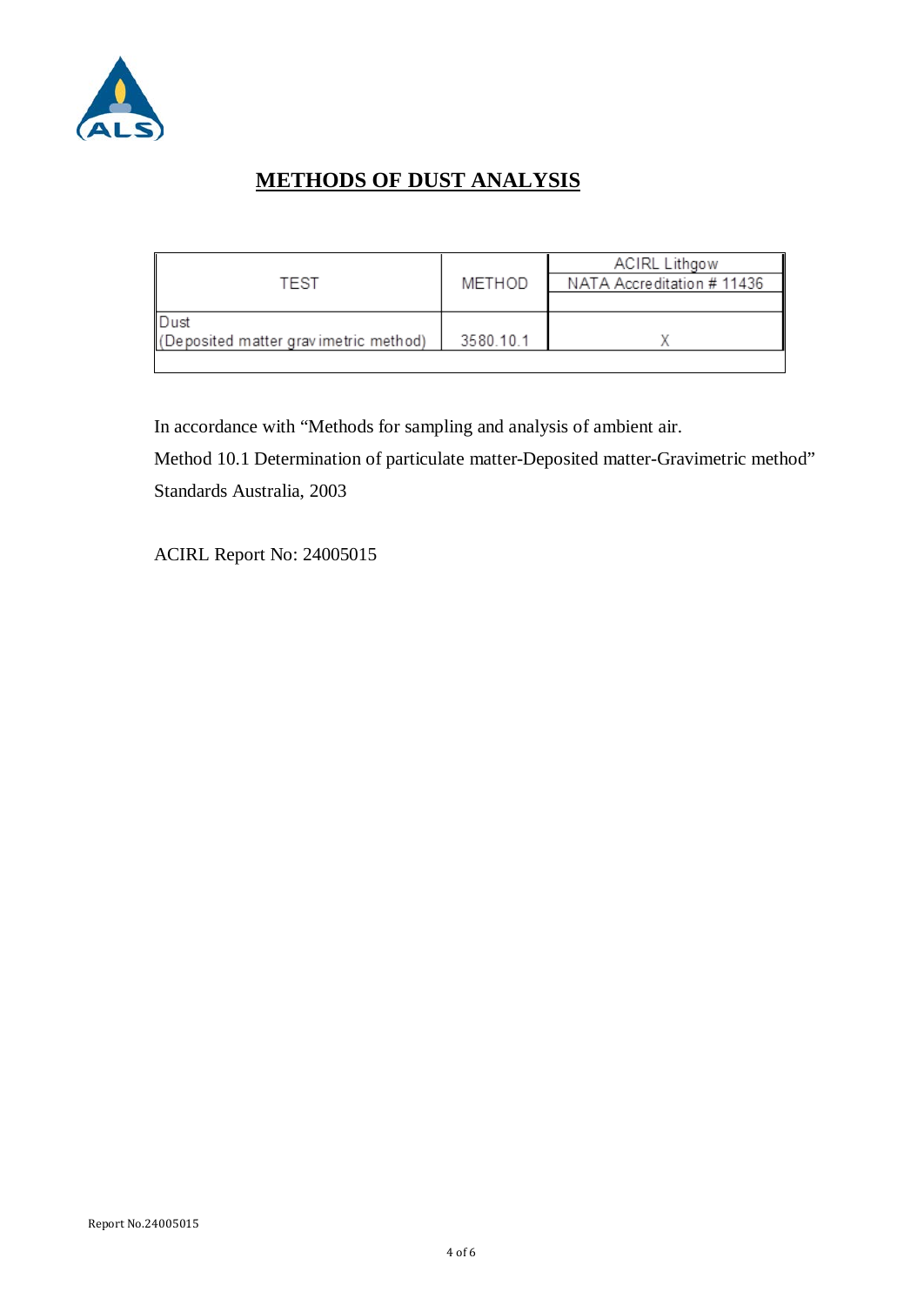

#### **WATER ANALYSIS AND TESTING REPORT**

### **WALKER QUARRIES**

### **Monthly Samples**

| Dam 1                                   | Dam 2           |
|-----------------------------------------|-----------------|
| Low level, no<br>discharge<br>$9:20$ am | Not Constructed |
|                                         |                 |
|                                         |                 |
|                                         |                 |
|                                         |                 |
|                                         |                 |
|                                         |                 |